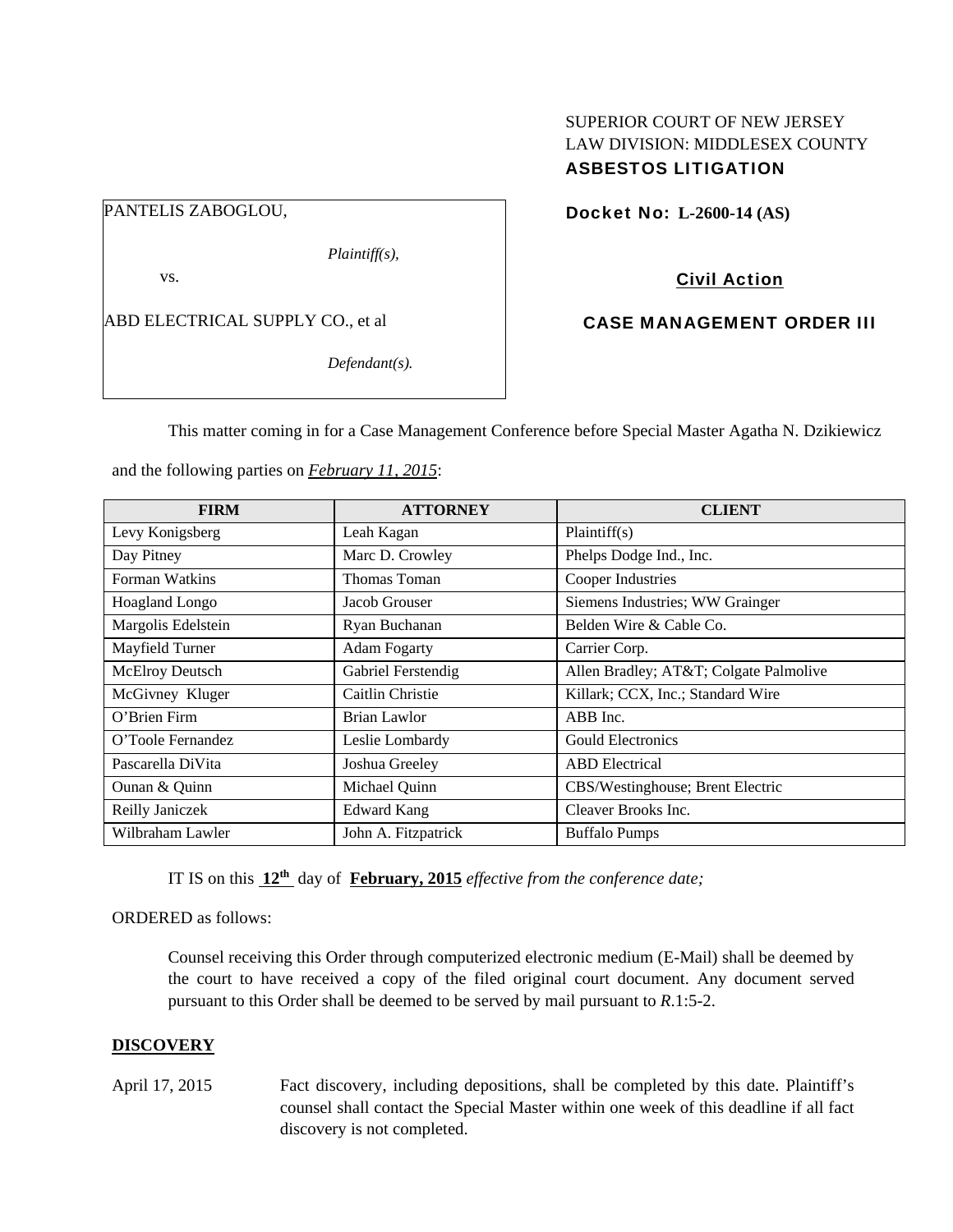May 1, 2015 Depositions of corporate representatives shall be completed by this date.

## **EARLY SETTLEMENT**

May 1, 2015 Settlement demands shall be served on all counsel and the Special Master by this date.

#### **SUMMARY JUDGMENT MOTION PRACTICE**

- May 29, 2015 Summary judgment motions shall be filed no later than this date.
- June 26, 2015 Last return date for summary judgment motions.

## **MEDICAL DEFENSE**

- April 30, 2015 Plaintiff shall serve medical expert reports by this date.
- July 31, 2015 Defendants shall identify its medical experts and serve medical expert reports, if any, by this date. **In addition, defendants shall notify plaintiff's counsel (as well as all counsel of record) of a joinder in an expert medical defense by this date.**

# **LIABILITY EXPERT REPORTS**

- June 5, 2015 Plaintiff shall identify its liability experts and serve liability expert reports or a certified expert statement by this date or waive any opportunity to rely on liability expert testimony.
- July 31, 2015 Defendants shall identify its liability experts and serve liability expert reports, if any, by this date or waive any opportunity to rely on liability expert testimony.

## **EXPERT DEPOSITIONS**

August 21, 2015 Expert depositions shall be completed by this date. To the extent that plaintiff and defendant generic experts have been deposed before, the parties seeking that deposition in this case must file an application before the Special Master and demonstrate the necessity for that deposition. To the extent possible, documents requested in a deposition notice directed to an expert shall be produced three days in advance of the expert deposition. The expert shall not be required to produce documents that are readily accessible in the public domain.

## **PRE-TRIAL AND TRIAL**

| June 18, 2015              | The settlement conference previously scheduled on this date is <b>cancelled</b> .                                                                                                                                                                                                                                                                 |
|----------------------------|---------------------------------------------------------------------------------------------------------------------------------------------------------------------------------------------------------------------------------------------------------------------------------------------------------------------------------------------------|
| September 2, 2015 @ 1:30pm | Settlement conference. All defense counsel shall appear with authority<br>to negotiate settlement and have a representative authorized to negotiate<br>settlement available by phone. Any request to be excused from the<br>settlement conference shall be made to the Special Master no later than<br>4:00pm of the day prior to the conference. |

\_\_\_\_\_\_\_\_\_\_\_\_\_\_\_\_\_\_\_\_\_\_\_\_\_\_\_\_\_\_\_\_\_\_\_\_\_\_\_\_\_\_\_\_\_\_\_\_\_\_\_\_\_\_\_\_\_\_\_\_\_\_\_\_\_\_\_\_\_\_\_\_\_\_\_\_\_\_\_\_\_\_\_\_\_\_\_\_\_\_\_\_\_\_\_\_\_\_\_\_\_\_\_\_\_\_\_\_\_\_